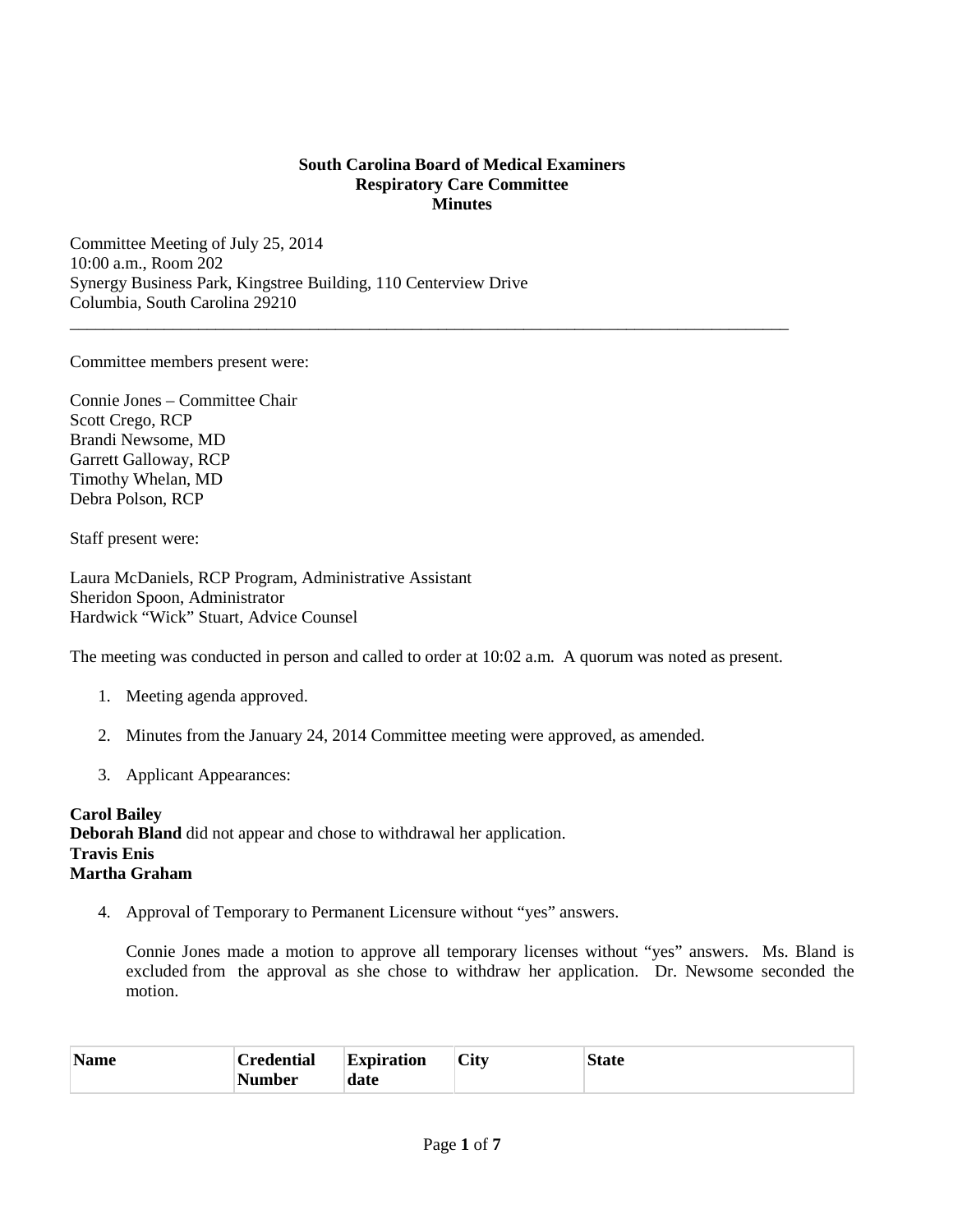| Victoria Susanne                                    | <b>RCP.5357</b> | 8/31/2014 | <b>HARLEYVILLE</b> SC |                                 |
|-----------------------------------------------------|-----------------|-----------|-----------------------|---------------------------------|
| Anania                                              |                 |           |                       |                                 |
| *Vanesse Latoya<br>Anderson                         | RCP.5243        | 8/31/2014 | McCormick             | <b>SC</b>                       |
| *Melodie F Anderson                                 | <b>RCP.5489</b> | 8/31/2014 | Santan Valley         | AZ                              |
| *Julie Delano Aubrey                                | RCP.5461        | 8/31/2014 | <b>SUMMERVILLE SC</b> |                                 |
| *Carolyn M Baddeley                                 | <b>RCP.5521</b> | 8/31/2014 | <b>Canon City</b>     | CO                              |
| <b>CAROL ELAINE</b><br><b>BAILEY</b>                | <b>RCP.5428</b> | 8/31/2014 | <b>CONWAY</b>         | <b>SC</b> appearance-approved   |
| <b>Crystal Celeste Barr</b>                         | RCP.5393        | 8/31/2014 | <b>FLORENCE</b>       | <b>SC</b>                       |
| <b>Deborah Jane Bland</b>                           | <b>RCP.5430</b> | 8/31/2014 | <b>GREENVILLE</b>     | SC app withdrawn                |
| <b>VICTORIA BLAKE</b><br><b>BOLTIN</b>              | <b>RCP.5386</b> | 8/31/2014 | ORANGEBURG            | <b>SC</b>                       |
| *ERICA DENISE<br><b>BOWERS</b>                      | <b>RCP.5376</b> | 8/31/2014 | <b>CHAPIN</b>         | <b>SC</b>                       |
| <b>SHANNA</b><br><b>ELIZABETH</b><br><b>BRIDGES</b> | <b>RCP.5377</b> | 8/31/2014 | <b>MCCORMICK</b>      | <b>SC</b>                       |
| *Ashley Nicole Brock   RCP.5482                     |                 | 8/31/2014 | <b>Piney Flats</b>    | <b>TN</b>                       |
| <b>MEGAN ELAINA</b><br><b>CANN</b>                  | <b>RCP.5398</b> | 8/31/2014 | Abbeville             | <b>SC</b>                       |
| <b>Brittany Danielle</b><br>Carter                  | RCP.5513        | 8/31/2014 | Kingsport             | <b>TN</b>                       |
| Christopher Lee<br>Casteel                          | <b>RCP.5516</b> | 8/31/2014 | Simpsonville          | <b>SC</b>                       |
| *MICHAEL JOSEPH<br><b>CHISHOLM</b>                  | <b>RCP.5388</b> | 8/31/2014 | <b>GREENWOOD</b>      | <b>SC</b>                       |
| *Kenneth Patrick<br>Crouse                          | <b>RCP.5496</b> | 8/31/2014 | Salem                 | <b>SC</b>                       |
| *Ria Fajardo Dakanay                                | <b>RCP.5501</b> | 8/31/2014 | Ft Washington         | MD                              |
| Denise P Dome                                       | <b>RCP.5480</b> | 8/31/2014 | Braidwood             | $\mathop{\mathrm{IL}}\nolimits$ |
| Kimberly B Drew                                     | RCP.5384        | 8/31/2014 | <b>FLORENCE</b>       | SC                              |
| <b>LORI JEAN EADIE</b>                              | RCP.5397        | 8/31/2014 | <b>RIDGEVILLE</b>     | <b>SC</b>                       |
| Alicia Brantley<br>Edwards                          | <b>RCP.5477</b> | 8/31/2014 | Cylo                  | GA                              |
| Michael Adam Ewing                                  | RCP.5499        | 8/31/2014 | Warrenville           | <b>SC</b>                       |
| <b>BIANCA EXORPHE</b>                               | RCP.5453        | 8/31/2014 | <b>COLUMBIA</b>       | <b>SC</b>                       |
| *Corey S Flagge                                     | <b>RCP.5520</b> | 8/31/2014 | Augusta               | GA                              |
| Amanda June Flowe                                   | <b>RCP.5508</b> | 8/31/2014 | York                  | <b>SC</b>                       |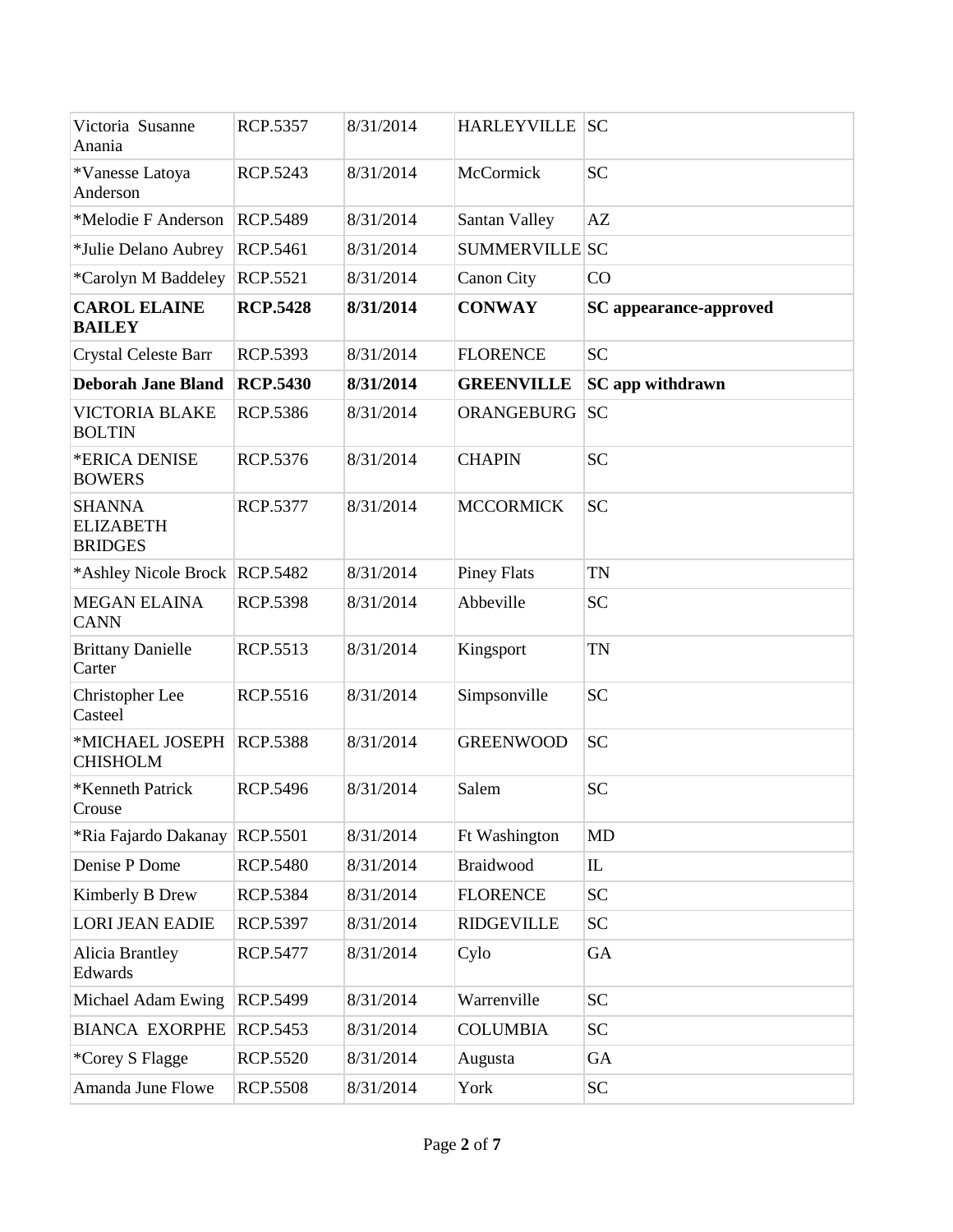| Jessica Ann Ford                                | <b>RCP.5368</b> | 8/31/2014 | <b>HONEA PATH</b>              | <b>SC</b> |
|-------------------------------------------------|-----------------|-----------|--------------------------------|-----------|
| *John Patrick Frizelle<br>Jr                    | <b>RCP.5390</b> | 8/31/2014 | <b>CHARLESTON</b>              | <b>SC</b> |
| Keri E Gainey                                   | <b>RCP.5478</b> | 8/31/2014 | Hartsville                     | <b>SC</b> |
| Rachel Anne Givens                              | <b>RCP.5494</b> | 8/31/2014 | <b>GRAY COURT</b>              | <b>SC</b> |
| *LARRY WAYNE<br><b>GOLDMAN</b>                  | RCP.5462        | 8/31/2014 | <b>WATERFORD</b>               | NJ        |
| <b>SARA GUESS</b><br><b>GRAMLING</b>            | RCP.5392        | 8/31/2014 | <b>MONCKS</b><br><b>CORNER</b> | <b>SC</b> |
| David Lee Grams                                 | RCP.5475        | 8/31/2014 | <b>MYRTLE</b><br><b>BEACH</b>  | <b>SC</b> |
| *Deborah Lynn Grose RCP.5515                    |                 | 8/31/2014 | Sarasota                       | FL        |
| Sarah L. Ham                                    | <b>RCP.5382</b> | 8/31/2014 | <b>FLORENCE</b>                | <b>SC</b> |
| <b>TRACY KOON</b><br><b>HAWKINS</b>             | RCP.5379        | 8/31/2014 | <b>COLUMBIA</b>                | <b>SC</b> |
| Jennifer Elaine<br>Hightower                    | RCP.5394        | 8/31/2014 | <b>BAMBERG</b>                 | <b>SC</b> |
| <b>WENDY MICHELLE RCP.5436</b><br><b>HINSON</b> |                 | 8/31/2014 | <b>DILLON</b>                  | <b>SC</b> |
| James D Hogan                                   | <b>RCP.5505</b> | 8/31/2014 | York                           | PA        |
| *Stacy L Holderbaum                             | <b>RCP.5511</b> | 8/31/2014 | Blairsville                    | PA        |
| *Kenderic Lee Hooks                             | <b>RCP.5466</b> | 8/31/2014 | <b>COLUMBIA</b>                | <b>SC</b> |
| William Alan Hope                               | <b>RCP.5460</b> | 8/31/2014 | <b>LEXINGTON</b>               | <b>SC</b> |
| <b>MARY UZONNA IFE RCP.5463</b>                 |                 | 8/31/2014 | <b>GARDEN CITY</b>             | MI        |
| Christina Marie<br>Jourdan                      | RCP.5465        | 8/31/2014 | <b>Boiling Springs</b>         | <b>SC</b> |
| Anna Anatolyevna<br>Kaletina                    | RCP.5479        | 8/31/2014 | Chicopee                       | MA        |
| Michael Stephen<br>Lazar                        | <b>RCP.5470</b> | 8/31/2014 | SIMPSONVILLE SC                |           |
| <b>Brooklyn Logan</b><br>Leopard                | RCP.5493        | 8/31/2014 | Simpsonville                   | <b>SC</b> |
| David Daniel<br>McCallum                        | <b>RCP.5524</b> | 8/31/2014 | Matthews                       | NC        |
| Joseph Anthony<br>McConnaughey                  | RCP.5483        | 8/31/2014 | Alden                          | <b>NY</b> |
| Amber Lynn McGill                               | RCP.5369        | 8/31/2014 | <b>DONALDS</b>                 | <b>SC</b> |
| *MEGHANN<br><b>DENISE MELTON</b>                | RCP.5414        | 8/31/2014 | <b>HARTSVILLE</b>              | <b>SC</b> |
| <b>Candice Michelle</b>                         | RCP.5512        | 8/31/2014 | Piedmont                       | <b>SC</b> |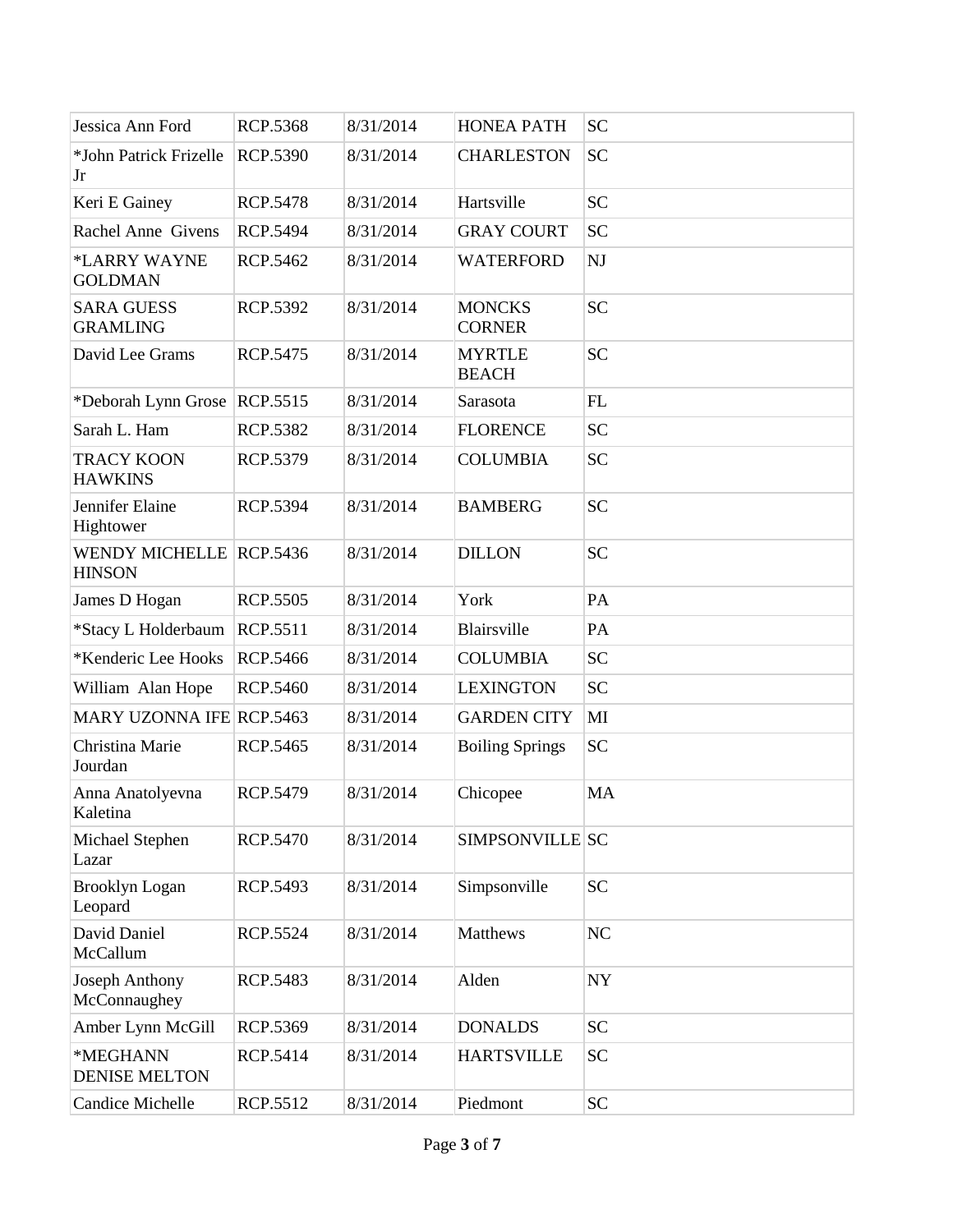| Merritt                                      |                 |           |                                  |           |
|----------------------------------------------|-----------------|-----------|----------------------------------|-----------|
| Amanda Robinson<br>Middlebrooks              | <b>RCP.5486</b> | 8/31/2014 | <b>SUMMERVILLE SC</b>            |           |
| <b>CAROLYN RENEE</b><br><b>MOELLER</b>       | <b>RCP.5385</b> | 8/31/2014 | <b>IRMO</b>                      | <b>SC</b> |
| <b>CHRISTIN ALYSSA</b><br><b>MOLE</b>        | <b>RCP.5364</b> | 8/31/2014 | <b>LEXINGTON</b>                 | <b>SC</b> |
| Allen James Morton                           | <b>RCP.5476</b> | 8/31/2014 | Savannah                         | GA        |
| Katelyn Dee Mowen                            | <b>RCP.5468</b> | 8/31/2014 | <b>Goose Creek</b>               | <b>SC</b> |
| Danh Nguyen                                  | <b>RCP.5497</b> | 8/31/2014 | Mauldin                          | <b>SC</b> |
| <b>CHRISTY LYNN</b><br><b>OLEAN</b>          | <b>RCP.5447</b> | 8/31/2014 | <b>LADSON</b>                    | <b>SC</b> |
| Summer L Pardo                               | <b>RCP.5510</b> | 8/31/2014 | Chesnee                          | <b>SC</b> |
| *Geoffry Peistrup                            | <b>RCP.5454</b> | 8/31/2014 | Greenville                       | <b>SC</b> |
| Chad Wesley Pierce                           | RCP.5474        | 8/31/2014 | Conover                          | <b>NC</b> |
| *Laurie M Pitts                              | RCP.5469        | 8/31/2014 | Birmingham                       | AL        |
| *Mamie Piilani Ramos RCP.5517                |                 | 8/31/2014 | Raeford                          | NC        |
| Kevin Ashley Reid                            | RCP.5471        | 8/31/2014 | Martinez                         | <b>GA</b> |
| *DAVID PAUL<br><b>RHODES</b>                 | <b>RCP.5458</b> | 8/31/2014 | <b>GREENSBORO</b>                | NC        |
| Lisa Richards                                | RCP.5323        | 8/31/2014 | <b>GOOSE CREEK</b>               | <b>SC</b> |
| *Haley Ann Riffle                            | RCP.5514        | 8/31/2014 | Savannah                         | <b>GA</b> |
| <b>HOWARD AVERY</b><br><b>RILEY</b>          | RCP.5455        | 8/31/2014 | <b>W COLUMBIA</b>                | <b>SC</b> |
| <b>Gail Schirato Roberts</b>                 | RCP.5481        | 8/31/2014 | Charleston                       | <b>SC</b> |
| *JOHN Y<br><b>ROBERTSON JR</b>               | <b>RCP.5459</b> | 8/31/2014 | <b>CHARLOTTE</b>                 | <b>NC</b> |
| <b>Brian McCarty</b><br>Robinson             | <b>RCP.5464</b> | 8/31/2014 | Savannah                         | GA        |
| Robyn Lynne<br>Shepherd                      | <b>RCP.5484</b> | 8/31/2014 | <b>FLAT ROCK</b>                 | NC        |
| <b>Tiah Rae Smith</b>                        | RCP.5371        | 8/31/2014 | <b>LONGS</b>                     | <b>SC</b> |
| *Patrick Marshall<br>Sommer                  | RCP.5473        | 8/31/2014 | Spartanburg                      | <b>SC</b> |
| *JEFFREY<br><b>RAYMOND</b><br><b>STARKEY</b> | RCP.5443        | 8/31/2014 | <b>BOILING</b><br><b>SPRINGS</b> | <b>SC</b> |
| <b>Whitney Brooke</b><br>Sumner              | RCP.5467        | 8/31/2014 | Wilmington                       | <b>OH</b> |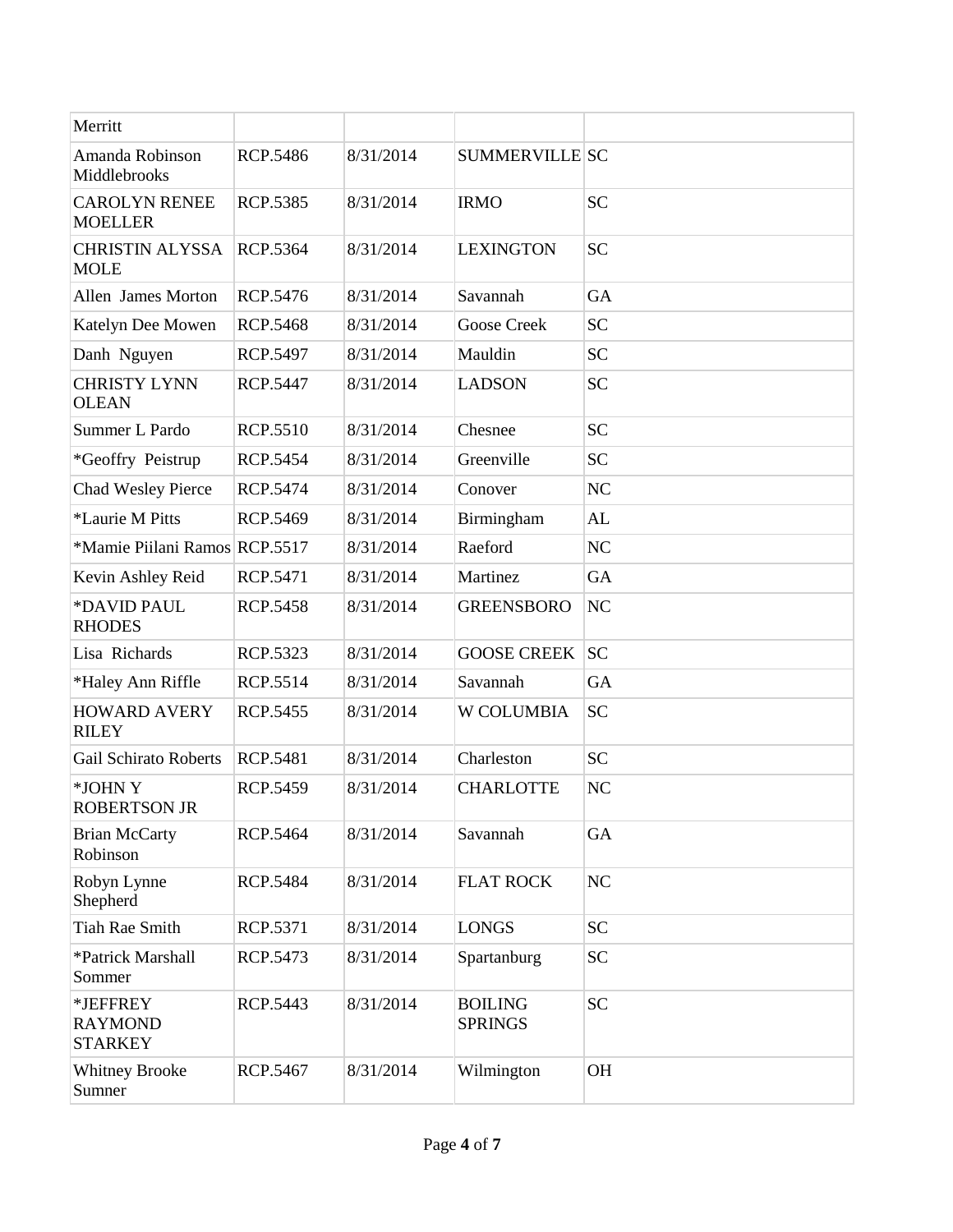| Sheri Lynn Tanner                       | RCP.5472        | 8/31/2014 | Myrtle Beach     | <b>SC</b> |
|-----------------------------------------|-----------------|-----------|------------------|-----------|
| Allison Lee Toole                       | <b>RCP.5525</b> | 8/31/2014 | Acworth          | <b>GA</b> |
| *SHELLIE EILEEN<br><b>TYRRELL</b>       | <b>RCP.5004</b> | 8/31/2014 | <b>CHARLOTTE</b> | <b>NC</b> |
| Northelyn D Verdeflor RCP.5366          |                 | 8/31/2014 | <b>GREENWOOD</b> | <b>SC</b> |
| John Isaac Walker                       | RCP.5372        | 8/31/2014 | <b>ABBEVILLE</b> | <b>SC</b> |
| <i>*</i> Tennille Nicole<br>Watson      | RCP.5367        | 8/31/2014 | <b>COLUMBIA</b>  | <b>SC</b> |
| Kellie Varner Worthy                    | <b>RCP.5457</b> | 8/31/2014 | Leesville        | <b>SC</b> |
| <b>TARLESHA</b><br><b>YVETTE WRIGHT</b> | RCP.5437        | 8/31/2014 | <b>GASTON</b>    | <b>SC</b> |
| Kimberly Ann<br>Ziegelheafer            | <b>RCP.5456</b> | 8/31/2014 | Gaffney          | <b>SC</b> |

5. Approval of applicants with "yes" answers.

A recommendation was made by Garrett Galloway to approve all temporary licenses to permanent with the exception of Deborah Bland, Patrick Sommer and Jeffrey Starkey. Deborah Bland withdrew her application. Connie Jones made a motion to request appearances for Patrick Sommer and Jeffrey Starkey. Dr. Newsome seconded the motion. Motion carried.

6. Discussion on pushing dobutamine during stress testing

Various versions of a similar question received from both a Ms. Angela Yaple of Georgetown Memorial Hospital and Ms. Bonny Crowder, RRT involving generally whether an RCP may push Dobutamine during stress tests. These questions were received beginning in March 2014 and were referred to the chair and advice counsel at that time. In both the opinion of the chair and advice counsel, this practice was not permissible and the question would have to be referred to the full committee for discussion. Although the committee did not meet in April, Ms. Yaple and Ms. Crowder have been advised of the July 25 meeting date. The Committee and advice counsel are asked to address these questions for the record and make a recommendation to the BME. After discussion, it was determined that representatives of Georgetown Hospital System or other interested parties would need to appear in order to receive an answer to these questions. It was recommended that protocols, competencies, procedures and policies would need to be reviewed and approved. The Committee has given an invitation for the Hospital to appear with proper guidelines.

7. Discussion on drop shipping PAP devices directly to patients.

Ms. Lindsey Park, Rotech Joint Commission Specialist submitted a question 'May a non-SC licensed RCP set up pressures on a PAP device which is then shipped to the patient's home? Advice counsel recommended referral of this question to the Committee on April 3, 2014 and referred Ms. Park to Section 40-47-530 of the RCP practice act regarding a licensure exemption for employees of DME companies doing delivery and set-up of respiratory equipment. After discussion, it was determined that an appearance would be required from the person or persons that made the request as it was not interpreted in a way that was acceptable to Committee. Connie Jones made a motion to defer the decision for a response to the question until the person or persons can appear before the Committee and provide additional documentation. Debra Polson seconded the motion. Motion carried.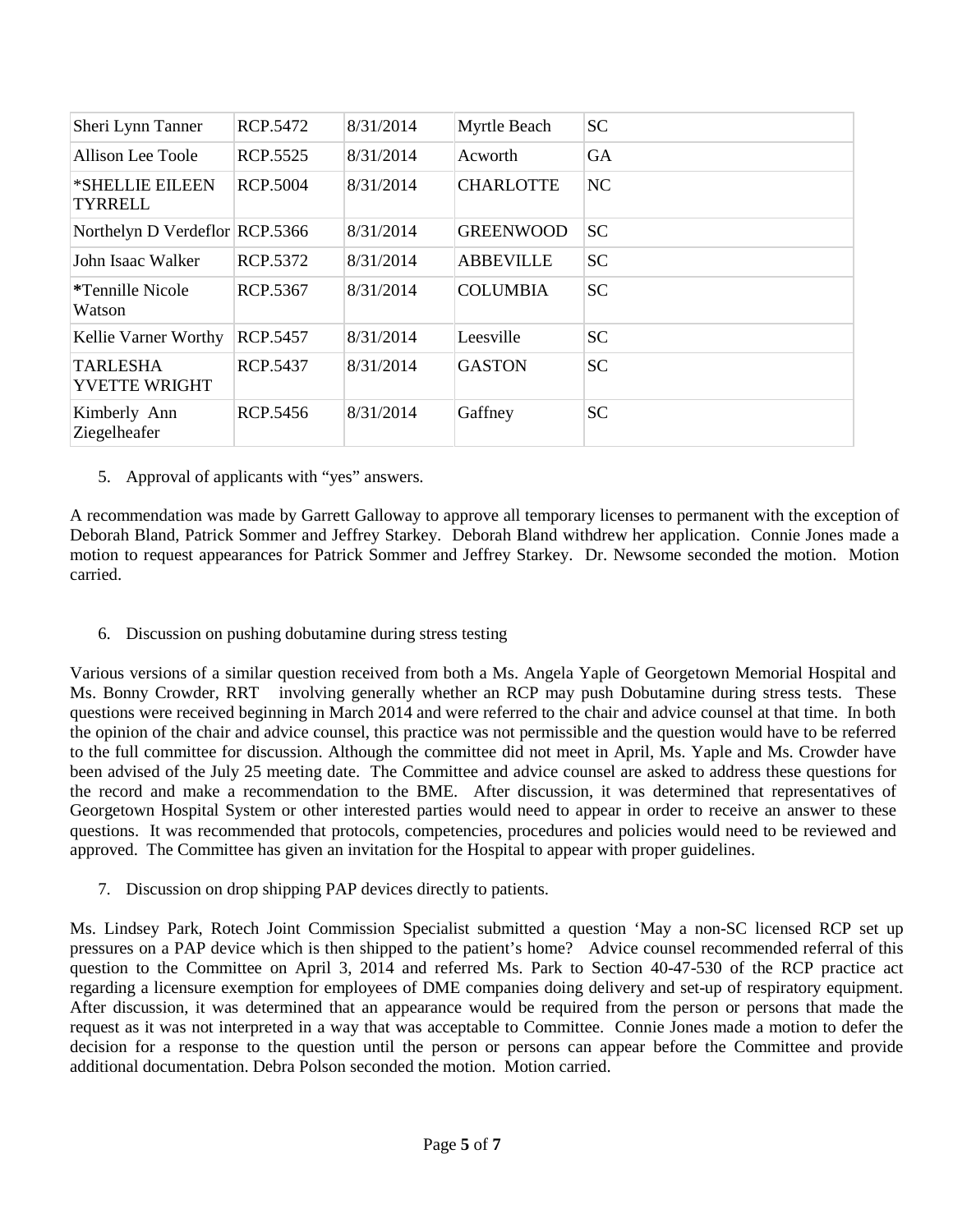8. Discussion on CME approval for college level courses.

Mr. William Self of Roper Hospital submitted a question about receiving continuing education credit for courses he is taking from Boise State. Mr. Self was referred to Regulation 81-202 and advised him that it would be on the July 25 agenda.

Questions raised by the Committee were whether college level courses may be considered for continuing education, whether blanket approval should l be given and how to quantify hours? There are already many different ways to receive CME credit without using college level courses. According to current regulatory language, college level courses are not specifically included in the current list of approved organizations for CMEs. The committee encouraged the college or university to request approval and the number of hours approved from an approved organization that is mentioned in the regulation. Connie Jones made a motion that the request is not covered under current regulatory language however; college level courses could be approved by an organization listed in current regulatory language. Motion was made to accept by Garret Galloway. Debra Polson seconded the motion. Motion carried.

## Regulation **81-202. Continuing Education Requirements.**

As a specific condition for the annual renewal of a permanent or provisional license, each licensed respiratory care practitioner must document the completion of at least fifteen (15) hours of continuing education within the twelve (12) month period prior to the March 1 annual renewal date. These continuing education hours must be approved or sponsored by one of the following organizations:

(1) American Association for Respiratory Care, Inc. or its sponsoring organizations;

- (2) American Heart Association;
- (3) the Society for Critical Care Medicine;
- (4) American Lung Association;
- (5) South Carolina Society for Respiratory Care;

(6) Allied Health Education Centers of the South Carolina Consortium of Community Teaching Hospitals; or

(7) Any other institution, educational medium or organization approved by the board.

## 9. Chair Report/Discussion

Connie Jones informed the members of the Committee that the terms of all members of the committee with the exception of Garrett Galloway and Dr. Scott Crego will expire soon. Ms. Jones recommended that members come to the meeting in October 2014 with recommendations for new Committee members for approval and recommendation to the Board.

Connie Jones spoke about a Sunset Review that occurred in Texas that can affect the licensing of certain medical professions to include Respiratory Care.

A brief discussion occurred concerning the Secure Board Member Website which will be in use by the Committee at its next meeting, ongoing elections of Medical Board, and 2015 Meeting Dates. The current 2015 Meeting Dates are January 16, 2015, April 3, 2015, July 17, 2015, and October 16, 2015. The original meeting date for April was April 17, 2015. That meeting date was changed to April 3, 2015.

Motion to adjourn by Garrett Galloway at 1:50 pm. Connie Jones seconded the motion. Motion carried.